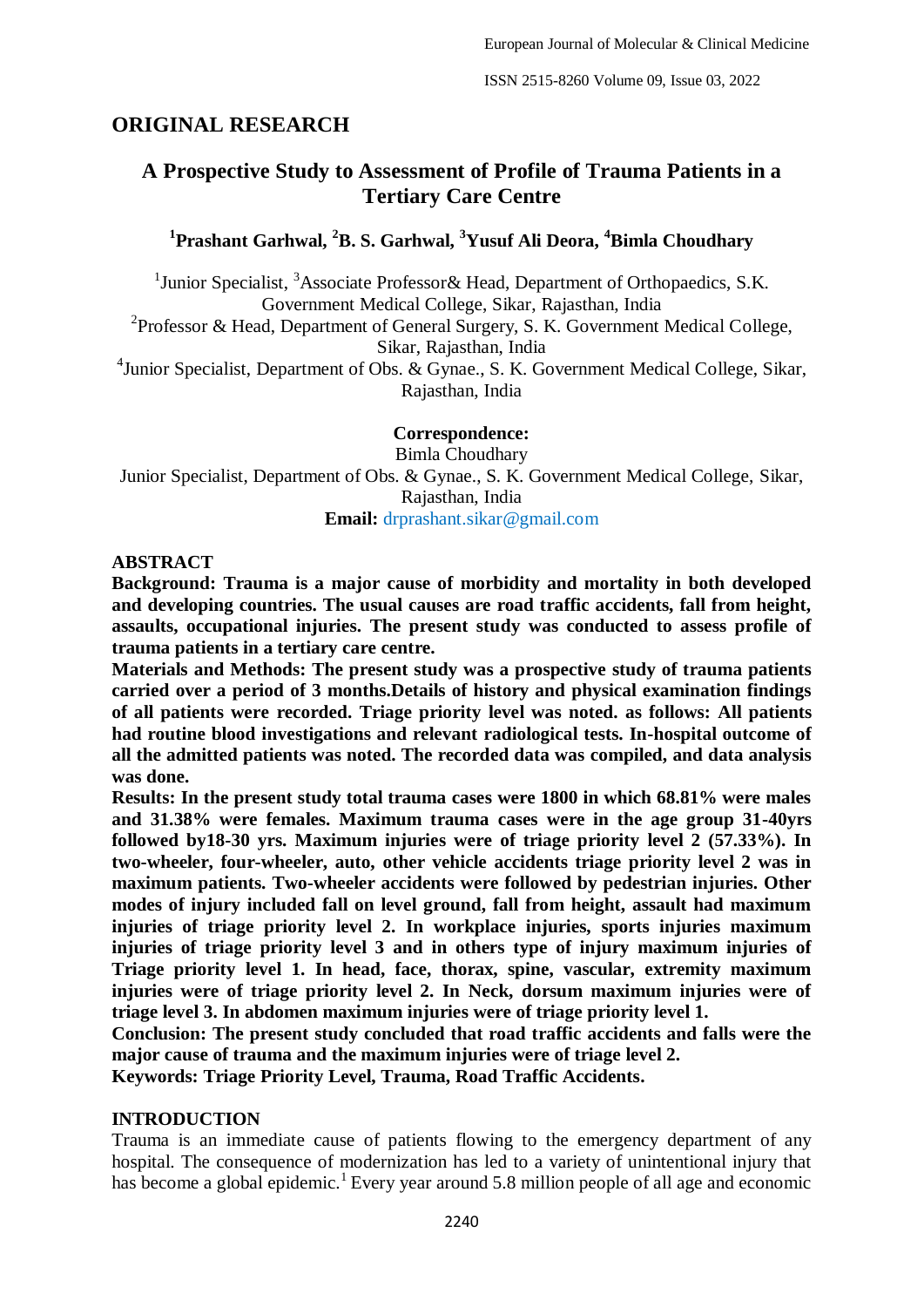groups die due to accidental injuries and violence that brings the data close to nine people every minute.<sup>2</sup>The nonfatal injury burden is even more significant, accounting for 18% of the world's health issues. $<sup>2</sup>$  The usual causes are road traffic accidents (RTAs), fall from height,</sup> occupational injuries, and assault. According to the World Health Organization report on road safety, RTAs would be the fifth leading cause of death worldwide by the year  $2030$ .<sup>3</sup> The majority of trauma deaths occur in the prehospital periods due to insufficient prehospital care where the first 60 min after trauma has been considered as the "golden hour" of trauma.<sup>4</sup> It is therefore important to quickly assess the severity of injury. The present study was conducted to assess profile of trauma patients in a tertiary care hospital.

### **MATERIALS AND METHODS**

The present study was a prospective study of trauma patients carried over a period of 3 months. Before the commencement of the study ethical approval was taken from the Ethical Committee of the institute and written consent was taken from the patient after explaining the study. The study recruited all trauma patients more than 18 years of age. All patients who had sustained trauma through RTA, industrial incidents, electrical injuries, fall from height or level ground, or trauma related to assault, sports, and animals were included in the study. Patients aged below 18 presenting with trauma and adult patients who were dead on arrival were excluded from the study. Details of history and physical examination findings of all patients were recorded. Demographics, mode of injury, time of injury and time of presentation, triage priority, severity of injury, type of injury, presence of vascular injury, and proportion of patients undergoing operative intervention were recorded. Triage priority level was defined as follows:

Triage priority 1: Patient with airway, breathing or circulation compromise, or head injury with  $GCS < 8$ 

Triage priority 2: Patient with stable airway, breathing and circulation with long bone injuries, dislocations, stable abdomino-thoracic injuries, head injury with GCS 9, or more Triage priority 3: Hemodynamically stable patients with minor trauma.

All patients had routine blood investigations and relevant radiological tests. The region of the body affected was noted. After initial stabilization, the patients were handed over to the necessary surgical departments for further management if necessary. Patients with minor injuries were discharged after a short observation period. In-hospital outcome of all the admitted patients was noted. The recorded data was compiled, and data analysis was done using SPSS Version 20.0 (SPSS Inc., Chicago, Illinois, USA). P-value less than 0.05 was considered statistically significant.

#### **RESULTS**

In the present study total trauma cases were 1800 in which 68.81% were males and 31.38% were females. Maximum trauma cases were in the age group 31-40yrs followed by18-30 yrs. Maximum injuries were of triage priority level 2 (57.33%). In two-wheeler, four-wheeler, auto, other vehicle accidents triage priority level 2 was in maximum patients. Two-wheeler accidents were followed by pedestrian injuries. Other modes of injury included fall on level ground, fall from height, assault had maximum injuries of triage priority level 2. In workplace injuries,sports injuries maximum injuries of triage priority level3 and in others type of injury maximum injuries of Triage priority level 1 . In head, face, thorax, spine, vascular, extremity maximum injuries were of triage priority level 2. In Neck, dorsum maximum injuries were of triage level 3. In abdomen maximum injuries were of triage priority level 1.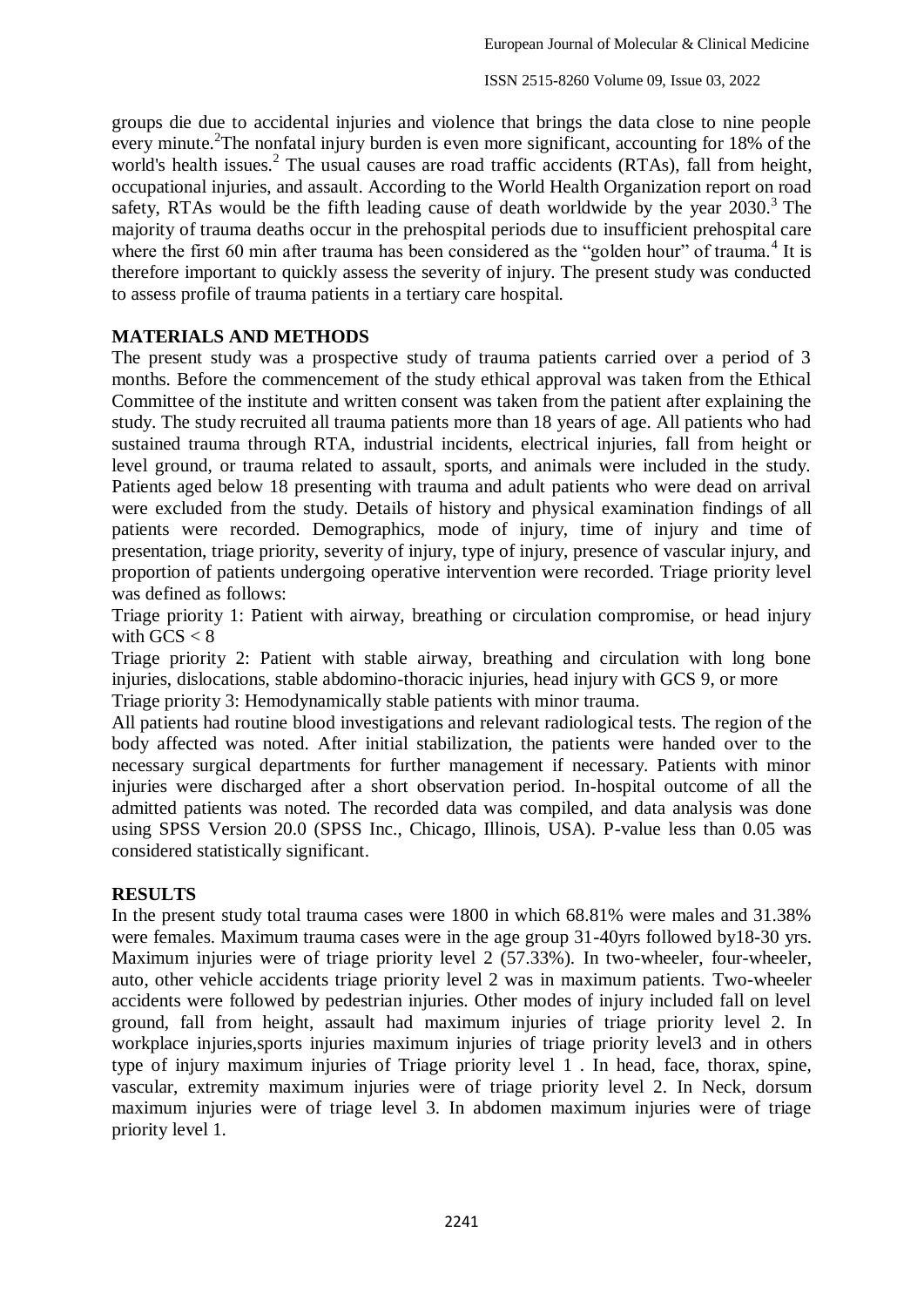ISSN 2515-8260 Volume 09, Issue 03, 2022

#### **Table 1: Demographic data**

| <b>Variable</b>              | $N(\%)$      |
|------------------------------|--------------|
| Age distribution (yrs)       |              |
| 18-30                        | 440(24.44%)  |
| 31-40                        | 512(28.44%)  |
| 41-50                        | 408(22.66%)  |
| 51-60                        | 143(7.94%)   |
| >60                          | 297(16.5%)   |
| <b>Sex distribution</b>      |              |
| <b>Male</b>                  | 1235(68.61%) |
| <b>Female</b>                | 565(31.38%)  |
| <b>Triage priority level</b> |              |
| <b>Priority 1</b>            | 314(17.44%)  |
| <b>Priority 2</b>            | 1032(57.33%) |
| <b>Priority 3</b>            | 454(25.22%)  |

#### **Table 2: Mode of injury and triage priority level**

| Mode of injury          | <b>Priority 1</b> | <b>Priority 2</b> | <b>Priority 3</b> |
|-------------------------|-------------------|-------------------|-------------------|
| <b>Two-wheeler</b>      | 120               | 580               | 181               |
| <b>Four-wheeler</b>     | 24                | 70                | 12                |
| Auto                    |                   | 34                | 13                |
| <b>Other vehicle</b>    | 2                 | 3                 | $\overline{2}$    |
| <b>Pedestrian</b>       | 30                | 97                | 23                |
| assault                 | 5                 | 32                | 6                 |
| slipped on level ground | 35                | 134               | 87                |
| fall from height        | 13                | 20                | 16                |
| sports injury           | 8                 | 5                 | 13                |
| workplace injury        | 17                | 23                | 56                |
| <b>Others</b>           | 53                | 34                | 45                |

**Table 3: Region of the body with deep injury and triage priority level**

| Mode of injury   | <b>Priority 1</b> | <b>Priority 2</b> | <b>Priority 3</b> |
|------------------|-------------------|-------------------|-------------------|
| <b>Head</b>      | 134               | 253               | 53                |
| Face             | 27                | 184               | 85                |
| <b>Neck</b>      |                   | 16                | 25                |
| <b>Dorsum</b>    | 5                 | 24                | 45                |
| <b>Thorax</b>    | 35                | 45                | 9                 |
| <b>Abdomen</b>   | 64                | 32                | 18                |
| <b>Spine</b>     | 18                | 31                | 16                |
| Vascular         | 11                | 15                |                   |
| <b>Extremity</b> | 15                | 432               | 195               |

#### **DISCUSSION**

Trauma is a major problem in India with severe and wide-ranging consequences for individuals and society as a whole.<sup>5</sup>With rapid economic growth, there is a rapid increase in automobiles and industries across the length and breadth of India, and hence, an increase in the incidence of trauma cases.Although a male predominance among trauma victims is seen in most international studies; the sex ratio in our study was very heavily skewed toward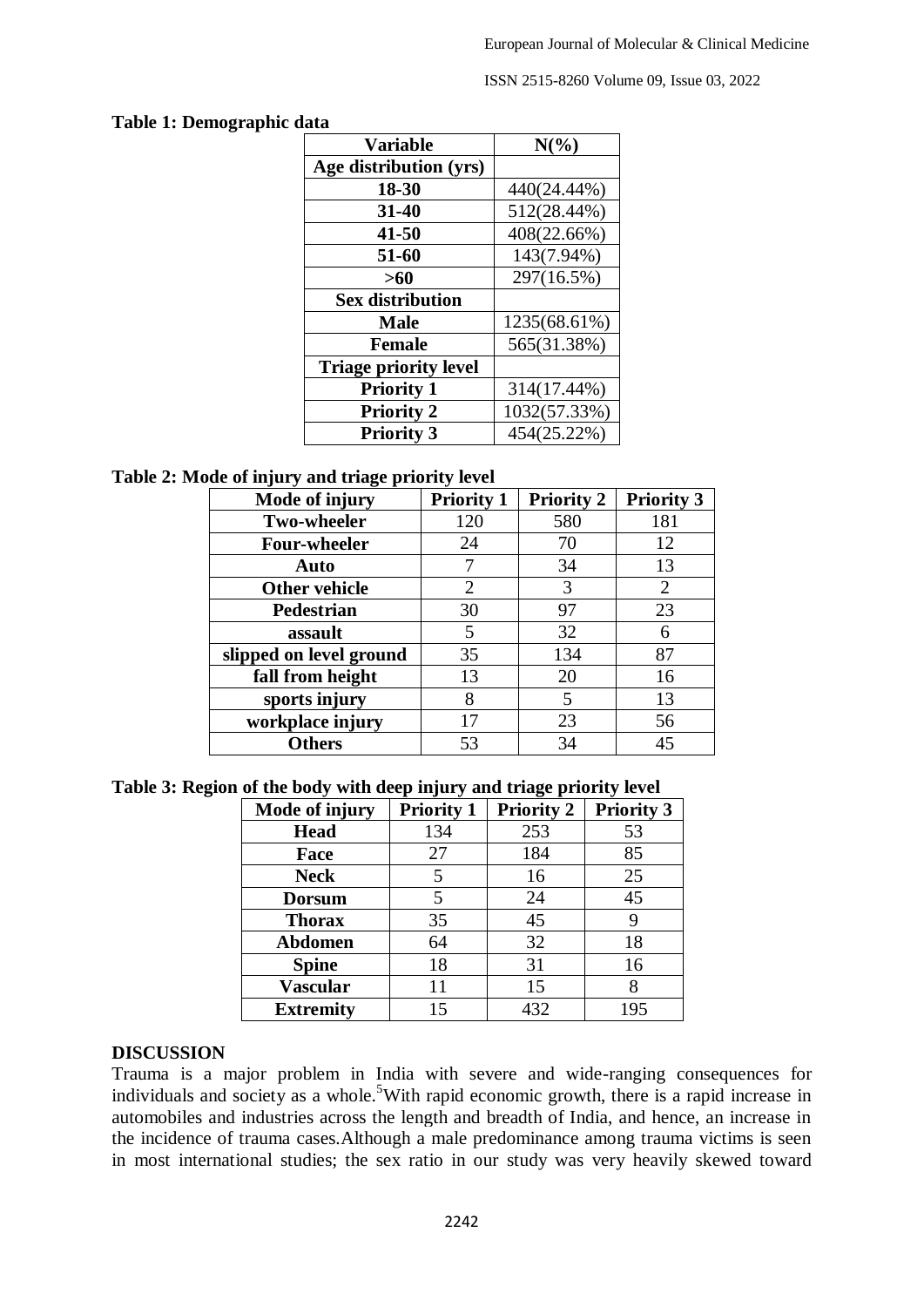males.<sup>6-8</sup>This is explained by the fact that in our country, males are predominantly engaged in outdoor activities and operation of automobiles and hence are more vulnerable to injuries.<sup>9</sup>

In the present study total trauma cases were 1800 in which 68.81% were males and 31.38% were females. Maximum trauma cases were in the age group 31-40yrs followed by18-30 yrs. Maximum injuries were of triage priority level 2 (57.33%). In two-wheeler, four-wheeler, auto, other vehicle accidents triage priority level 2 was in maximum patients. Two-wheeler accidents were followed by pedestrian injuries. Other modes of injury included fall on level ground, fall from height, assault had maximum injuries of triage priority level 2. In workplace injuries, sports injuries maximum injuries of triage priority level3 and in others type of injury maximum injuries of Triage priority level 1 . In head, face, thorax, spine, vascular, extremity maximum injuries were of triage priority level 2. In Neck, dorsum maximum injuries were of triage level 3. In abdomen maximum injuries were of triage priority level 1.

Sharma *et al*. have reported fall followed by RTI as a common mode of unintentional injury. $10$ 

A study from New Delhi reported that RTA was the most common mode of injury followed by falls and burns. $^{11}$ 

Another study done in Madhya Pradesh reported that fall from height was the leading mode, followed by RTAs and burns. $^{12}$ 

In two different Indian studies, the results were contradicting in that most of the victims of RTAs were pedestrians, followed by two-wheeler pillion riders.<sup>11,12</sup> In a study done in Western Iran, the authors observed that fall from height was the most common mode of injury followed by RTAs in children.<sup>13</sup>

### **CONCLUSION**

The present study concluded that road traffic accidents and falls were the major cause of trauma and the maximum injuries were of triage level 2.

#### **REFERENCES**

- 1. Byun CS, Park IH, Oh JH, Bae KS, Lee KH, Lee E. Epidemiology of trauma patients and analysis of 268 mortality cases: Trends of a single center in Korea. Yonsei Med J 2015;56:220-6.
- 2. Global status report on road safety [Internet]; 2018. Available from: [https://www.who.int/violence\\_injury\\_prevention/road\\_safety\\_status/2018/en/.](https://www.who.int/violence_injury_prevention/road_safety_status/2018/en/)
- 3. World Health Organization. 2<sup>nd</sup> Global Status Report on Road Safety; 2011. Available from: <http://www.who.int/entity/violence./globalstatus> report/flyeren.pd.
- 4. Carr BG, Caplan JM, Pryor JP, Branas CC. A meta-analysis of prehospital care times for trauma. PrehospEmerg Care 2006;10:198-206.
- 5. Center for Disease Control and Prevention, National Center for Injury Prevention and Control. Web-based Injury Statistics Query and Reporting System (WISQARS); 2015. Available from: [http://www.cdc.gov/injury/wisqars.](http://www.cdc.gov/injury/wisqars)
- 6. Boyle MJ, Smith EC, Archer FL. Trauma incidents attended by emergency medical services in Victoria, Australia. Prehosp Disaster Med 2008;23:20-8.
- 7. Babatunde AS, Adedeji OA, Chima PK, Sulyman AK, Ukpong SU, Lukman OA, *et al*. Clinical spectrum of trauma at a university hospital in Nigeria. Eur J Trauma 2002;28:365-9.
- 8. Mishra B, Sinha Mishra ND, Sukhla S, Sinha A. Epidemiological study of road traffic accident cases from Western Nepal. Indian J Community Med 2010;35:115-21.
- 9. Rastogi D, Meena S, Sharma V, Singh GK. Epidemiology of patients admitted to a major trauma centre in northern India. Chin J Traumatol 2014;17:103-7.